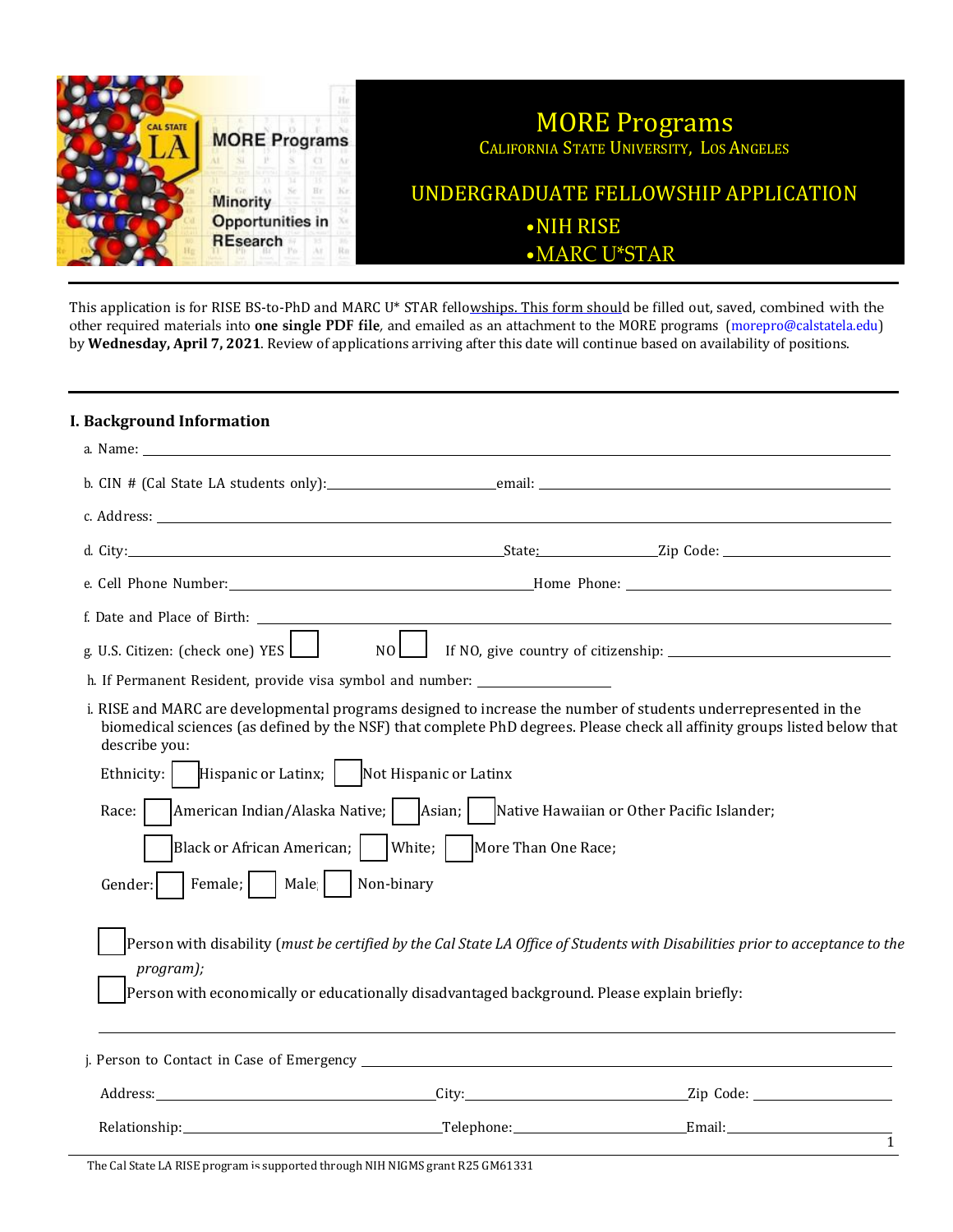# **II. Educational Background and Career Goals**

| a. High School, City, and Year of Graduation:<br>b. Institution in which you are currently enrolled:                                                             |                                                                                                      |
|------------------------------------------------------------------------------------------------------------------------------------------------------------------|------------------------------------------------------------------------------------------------------|
|                                                                                                                                                                  |                                                                                                      |
| d. Your Cal State LA class level in Fall 2021 (check one):                                                                                                       |                                                                                                      |
| Freshman<br>Sophomore                                                                                                                                            | Junior<br>Senior                                                                                     |
| d. Overall Grade point average $(A=4.0, B=3.0, etc.):$                                                                                                           |                                                                                                      |
|                                                                                                                                                                  | f. Name your current Cal State LA BS/BA degree program (and option if applicable): _________________ |
| Please specify the proposed area of research: ___________________________________                                                                                |                                                                                                      |
|                                                                                                                                                                  | g. Month and year you expect to complete the Cal State LA undergraduate program:                     |
| h. Identify all degrees and research training experiences that you plan to complete:<br>Postdoctoral Research;     0ther (specify) __________________.<br>Ph.D.; | BS/BA;<br>MS/MA;                                                                                     |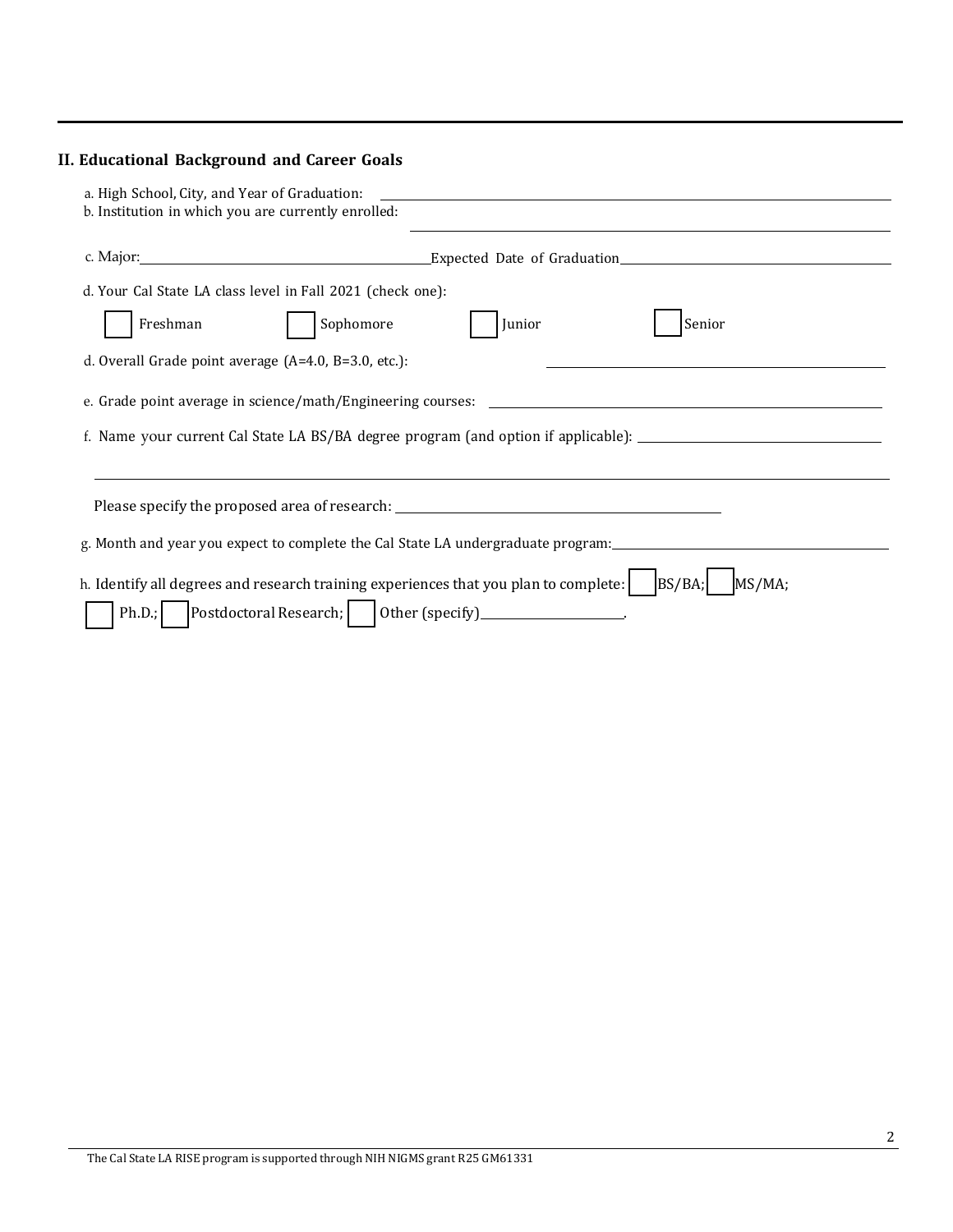|  |  |  |  |  |  |  |  | III. Please attach the following to complete this application: |  |
|--|--|--|--|--|--|--|--|----------------------------------------------------------------|--|
|--|--|--|--|--|--|--|--|----------------------------------------------------------------|--|

Transcripts of all your college and university work. Unofficial transcripts are adequate. If you are a Cal State LA student, attach unofficial Cal State LA transcripts downloaded from GET. If you are transferring, request transcripts for academic work at all institutions you have attended. and attach those.

A current, signed Academic Advisement Plan to verify your anticipated graduation date, which is strongly recommended.

A current curriculum vitae/resume. Include any academic (or other) honors received, research experience, and publications and presentations that resulted from that work.

Attach additional pages, providing a deliberate response to EACH of the following. The MORE Program

Selection Committees will use your responses to assess your writing and your interest in pursuing a research career.

- Please describe any experience you have in research or related areas. What research question did you pursue; what experimental work did you do; and what do think your results mean?
- The RISE program is designed to prepare students for admission and success in PhD programs immediately following the BS/BA at Cal State LA. Please explain how these goals are consistent with your plans.
- Discuss your career plans after you complete your formal education, particularly how research in science, engineering, or mathematics fits into these plans; and why you consider the PhD as necessary for your work.
- Explain any discrepancy between your grades in academic coursework and your talents and potential. Explain how this discrepancy, if any, will be addressed. It is expected that you will complete the BS degree with a 3.3 GPA or higher in your major.
- Explain how your selection as a RISE Scholar will enhance underserved individuals in research careers.
- What will you do if you are not accepted to the RISE Program?

Arrange to have **two letters of reference** written on your behalf by science, engineering, or mathematics faculty members (and list these individuals below). If you have participated in laboratory research, one of the letters should be from your research director. These letters should be completed on the attached **Faculty Recommendation Form** and emailed to us by the writer as an attachment to: [morepro@calstatela.edu.](mailto:morepro@calstatela.edu)

| <b>Referee Name</b> | Institution | <b>Email</b> |
|---------------------|-------------|--------------|
|                     |             |              |
|                     |             |              |
|                     |             |              |
|                     |             |              |

You must be a US citizen or Legal Permanent Resident. If you are a permanent Resident scan and attach a pdf of a NOTARIZED copy (both sides) of your Alien Registration ("green") card.

### **Please be advised that no action will be taken on incomplete applications, including missing letters of reference.**

#### **IV. Signature**

Electronic Signature of Applicant Date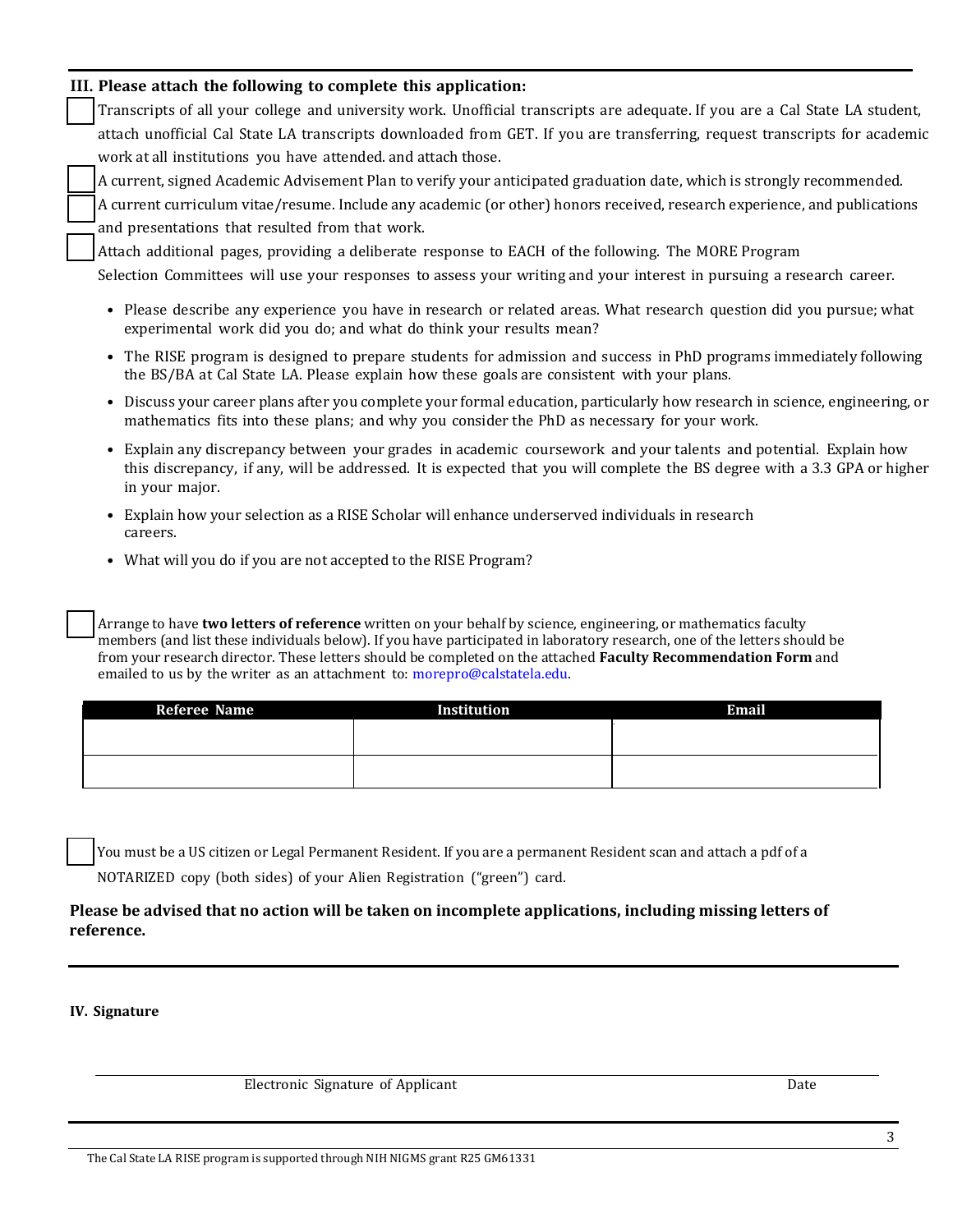## **Please email the completed application as a single PDF file by Wednesday, April 7, 2021 to: [morepro@calstatela.edu](mailto:morepro@calstatela.edu)**

If you have any questions email us at: **[morepro@calstatela.edu](mailto:morepro@calstatela.edu)** For additional information visit the MORE Programs website: **[https://www.calstatela.edu/centers/moreprograms.](http://www.calstatela.edu/centers/moreprograms)**